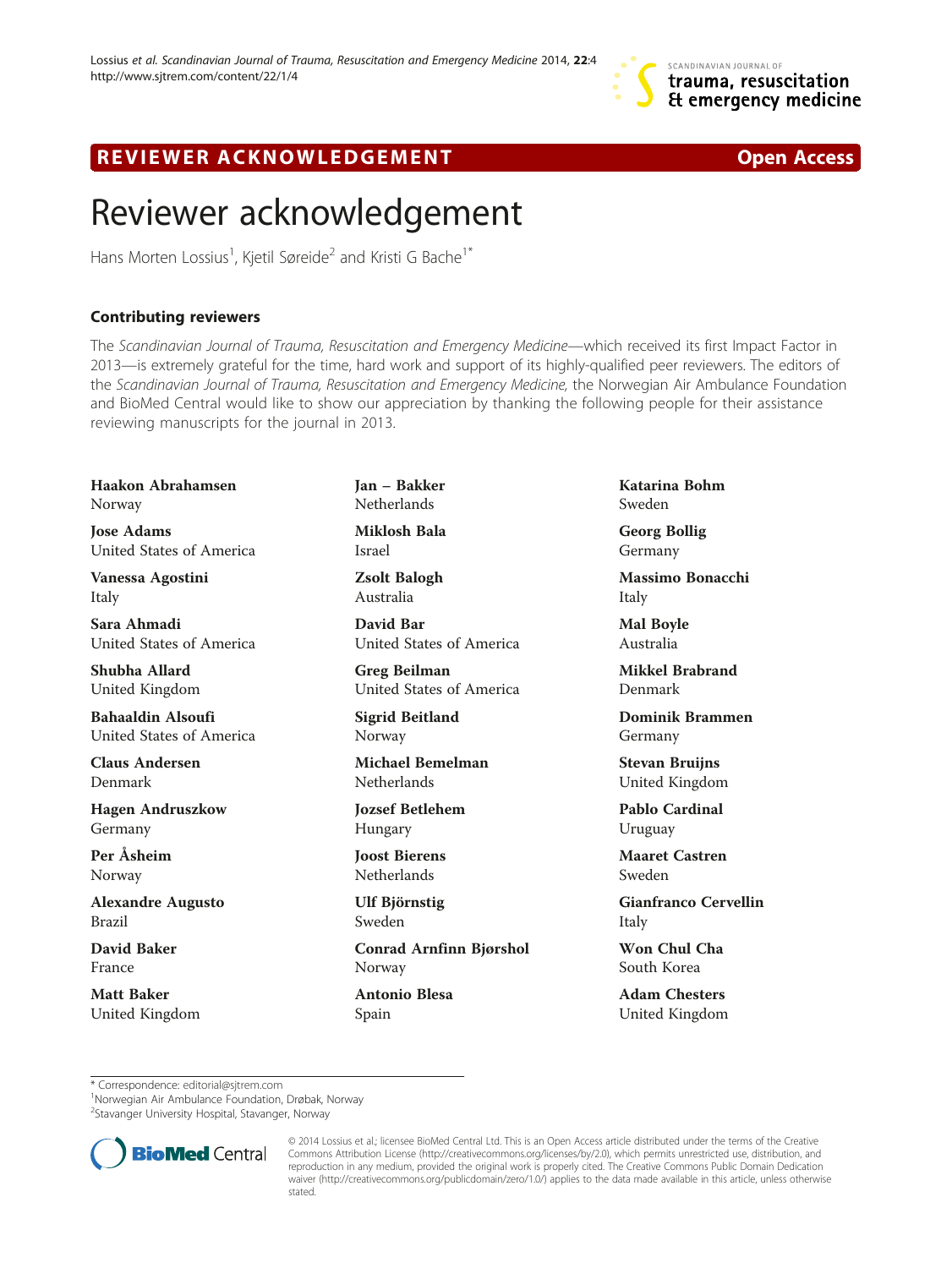Arturo Chieregato Italy

Chee Fah Chong Taiwan

Erika Frischknecht Christensen Denmark

John Clarke United States of America

Tim Coats United Kingdom

Jim Connolly United Kingdom

D Jamie Cooper Australia

Tobias Cronberg Sweden

Andrew Dawson Australia

Mohamud Daya United States of America

Michel Debacker Belgium

Trond Dehli Norway

Bart Demaerschalk United States of America

Cornelius Donat Germany

Yingchun Dong China

John Donnelly United States of America

David Dries United States of America

Francois Xavier Duchateau France

Remco Ebben Netherlands

Signy Camilla Eidstuen Norway

Ulf Ekelund Sweden

Sabina Fattah Norway

Ole Magnus Filseth Norway

Gerry FitzGerald Australia

Arthas Flabouris Australia

Lars Folkestad Denmark

Knut Fredriksen Norway

Hans Friberg Sweden

Richard Galgon United States of America

Miguel Galicia Spain

Massimo Gallerani Italy

Richard Gamelli United States of America

Luis Garcia Castrillo Spain

Sven Erik Gisvold Norway

Thomas Glott Norway

Ernestina Gomes Portugal

Ping Gong China

Katarina Göransson Sweden

J. Carel Goslings **Netherlands** 

Colin Graham Hong Kong

Gerrit Grieb Germany

Raymond Grill United States of America

Oliver Grottke Germany

Carl Haasper Germany

David Hak United States of America

Peter Hallas Denmark

Neil Hampson United States of America

Sang Kuk Han South Korea

Lauri Handolin Finland

Jiandong Hao United States of America

Katherine Harding Australia

Kohei Hasegawa United States of America

Dietrich Hasper Germany

Bjorn Haug Norway

Bjørn Olav Haugen Norway

Matthias Helm Germany

Eirik Helseth Norway

Jon Kenneth Heltne Norway

Elizabeth Henneman United States of America

Johan Herlitz Sweden

Manuel E. Herrera Gutierrez Spain

Jochen Hinkelbein Germany

Atsushi Hiraide Japan

Frederik Hirsch Germany

Ingrid Elise Hoff Norway

John Holcomb United States of America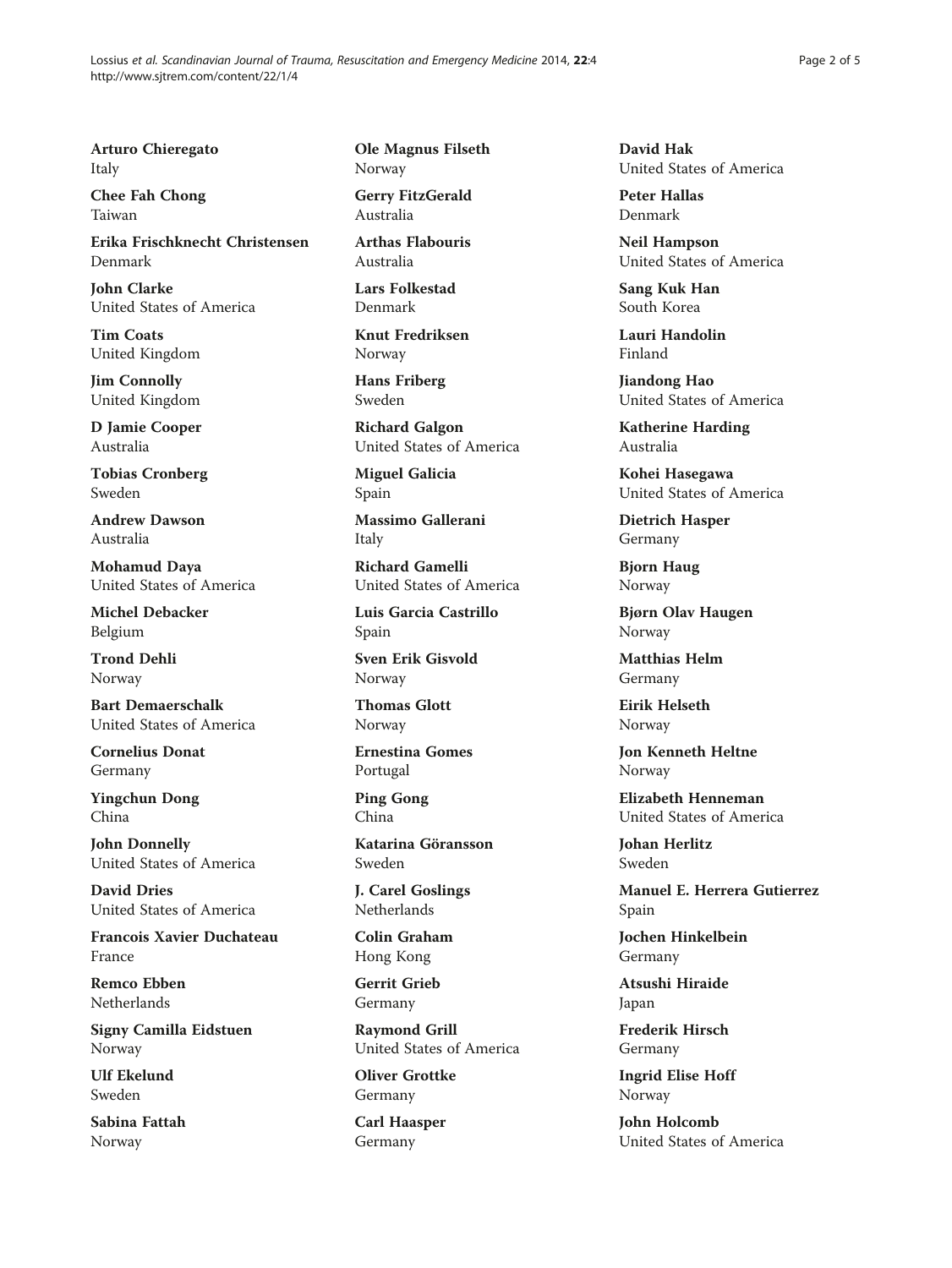Shaoping Hou United States of America

Zhiyong Hou China

Ives Hubloue Belgium

Peter Hultén Sweden

Steinar Hunskaar Norway

Beverley Hunt United Kingdom

Sissel Eikeland Husebø Norway

Todd Huzar United States of America

Per Kristian Hyldmo Norway

Hideo Inaba Japan

Joji Inamasu Japan

Lenworth Jacobs United States of America

Helena Jäntti Finland

Hans Christian Jeske Austria

Per Ingemar Johansson Denmark

Jorine Juffermans Netherlands

Afife Ayla Kabalak Turkey

Sigridur Kalman Sweden

Jeffry Kashuk United States of America

Karl Kern United States of America

Jan Kielstein United States of America

Young Min Kim – South Korea Pål Klepstad Norway

Claus Klingenberg Norway

Marianne Klose Denmark

Kai Knudsen Sweden

Nobuaki Kobayashi Japan

Alexander Koch Germany

Nobuyasu Komasawa Japan

Ulf Kongsgaard Norway

Uwe Kreimeier Germany

Thomas Kristiansen Norway

Markku Kuisma Finland

Jouni Kurola Finland

Ching Huang Lai Taiwan

Halvor J. B. Langeland Norway

Alf Inge Larsen Norway

Morten Schultz Larsen Denmark

Kristoffer Lassen Norway

Rifat Latifi United States of America

Christian B Laursen Denmark

Zeliko Lausevicn Serbia

David Lawrence United States of America

Abraham Layon United States of America Luke Leenen Netherlands

Rolf Lefering Germany

Ari Leppaniemi Finland

Mehdi Lesko United Kingdom

Being Chuan Lin Taiwan

Joacim Linde Sweden

Espen Lindholm Norway

Thomas Lindner Norway

Zhi Liu China

John Lloyd United Kingdom

Andrew Lockey United Kingdom

Varut Lohsiriwat Thailand

Ben Lovell United Kingdom

Kare Lovstakken Australia

Cathrine Lund Norway

Thomas Lustenberger Germany

Richard Lyon United Kingdom

Dariusz Maciejewski Poland

Stuart Marshall Australia

Wenjun Martini United States of America

Ingo Marzi Germany

Gerald McGwin, Jr. United States of America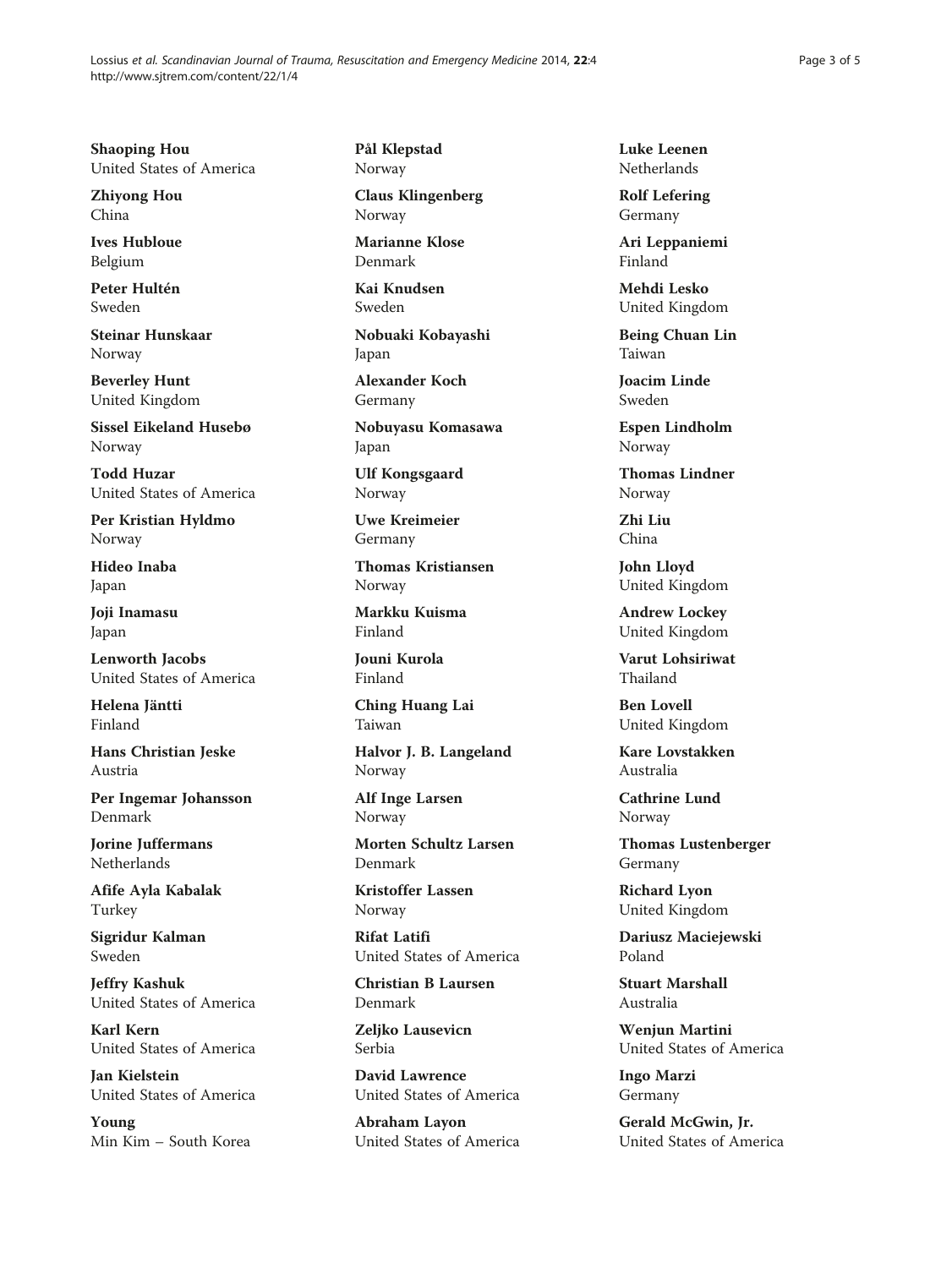Lossius et al. Scandinavian Journal of Trauma, Resuscitation and Emergency Medicine 2014, 22:4 http://www.sjtrem.com/content/22/1/4

Lauralyn McIntyre Canada

Christian Medby Norway

Hasse Melbye Norway

Terje Meling Norway

Kimberly Meyer United States of America

Søren Mikkelsen Denmark

Ole Christian Mjølstad Norway

Nicolas Mongardon France

Kevin Moran New Zealand

Alessandro Morandi Italy

Umberto Morelli France

Rui Moreno Portugal

Florentin Moser Norway

Jarrod Mosier United States of America

Pål Aksel Næss Norway

Hiroyuki Nakao Japan

Anders Rostrup Nakstad Norway

Raj Nandi United Kingdom

Giuseppe Nardi Italy

Lais Navarro Brazil

Saad Nseir France

Mauro Oddo Switzerland

Theresa Mariero Olasveengen Norway

Henning Onarheim Norway

Sisse R Ostrowski Denmark

Jan Erik Otterstad Norway

Nils Petter Oveland Norway

Peter Paal Austria

Cameron Palmer Australia

Hyoung chun Park – South Korea

Nick Parsons United Kingdom

Giles Peek United Kingdom

Tommaso Pellis Italy

Søren Erik Pischke Norway

Jerald Potts Belgium

Cornelia Putz Germany

Marius Rehn Norway

Zaccaria Ricci Italy

Louis Riddez Sweden

Fred Rincon United States of America

Kjetil G. Ringdal Norway

Hannu Rintamaki Finland

Brian Risavi United States of America

Giuseppe Ristagno United States of America Leif Rognas Denmark

Rainer Röhrig Germany

Olav Røise Norway

Louise Rose Canada

Rolf Rossaint Germany

Franco Ruberto Italy

Vidar Ruddox Norway

Soren Rudolph Denmark

John Sakles United States of America

Øyvind Salvesen Norway

Mårten Sandberg Norway

Sandro Scarpelini Brazil

Herbert Schoechl Austria

Inger Schipper Netherlands

Kari Schirmer Mikalsen

Hagen Schmal Germany

Patrick Schober Netherlands

Patrick Schoettker Switzerland

David Seder United States of America

Federico Semeraro Italy

Serdar Sen Turkey

Lalith Senarathna Sri Lanka